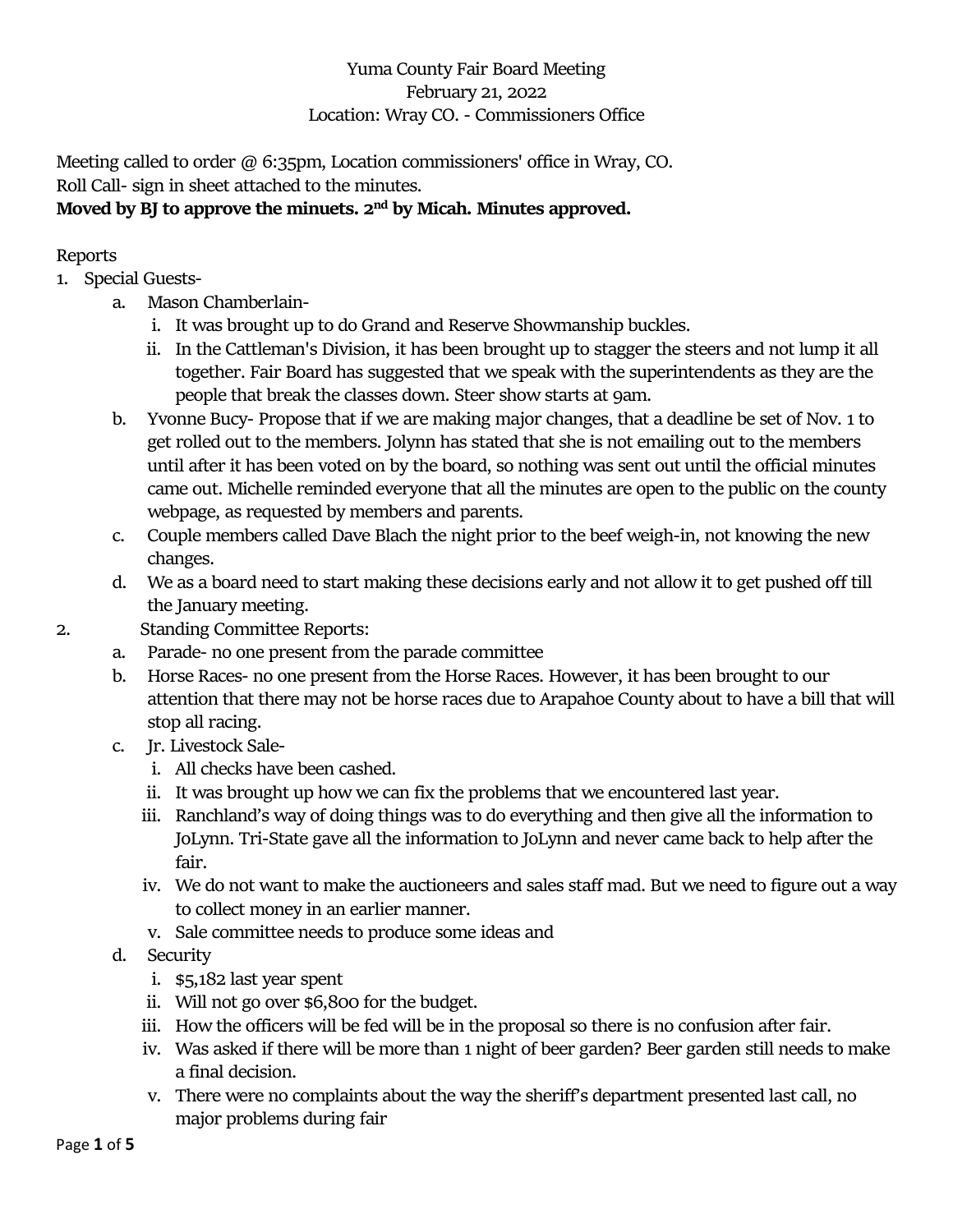3. Grounds Crew- Jaden Campbell

- a. As of last week, Jaden has resigned from the grounds crew. He is willing to still help during fair. He would be willing to do like Dick Mekelburg and come in before fair and after fair.
- b. As of last week, commissioners are beginning to look for a replacement along with a job description.
- 4. Fair Manager- Kim Latoski
	- a. A need for volunteers has been placed in the paper. She was asking for a March  $15<sup>th</sup>$  deadline.
	- b. Vendors, she has asked for a vendor's advisory committee
	- c. Has not heard anything about a cleaning crew
	- d. 1 volunteer has signed up from ads.
- 5. Rodeo Chairwomen
	- a. Approval applications have been sent in.
	- b. Commissioners approved a new stripping chute and it was delivered the  $10<sup>th</sup>$  of January.
	- c. Been in contact with sponsors and getting ready to letters sent in
	- d. Calf-roping getting rid of and the sponsor for that buckle wanted to stop sponsoring. So, this will be changed to a Mixed Team Roping- Male/Female
- 6. Extension Office
	- a. Joy Akey- it was brought to her attention that a weekend is not a good day for the care facilities as they do not have drivers to bring residence.
		- i. Also asked that the HomeEC Open class be shifted to Wed. and slightly later to allow the building to be open 1 more day.
	- b. Travis Taylor
		- i. Question on fair book to help his office, is there a way we could just change when the calves must be born so that it can just stay the same from year to year. Change the wording to current year or previous year. Approved.
		- ii. Dec 21 Lamb & Goats- Change wording to Dec. 1 to previous year to help make the fair book easier.
		- iii. Market class and breeding class cannot be switched during fair. Weight in at fair or tagged in date? Which time are we talking about? If you weighed in at the fair. Travis may change to (at fair).
		- iv. Extension office may clean out outdated information and clean it up.
		- v. Flank and belly wool on sheep, to allow it as State Fair has changed that rule. **Micah moves that we remove the flank and belly wool be removed from the fair book. Motion passes.**
		- vi. Nothing outside your stall 1 hr. after the show.
	- c. Jolynn Midcap
		- i. All changes MUST be at the next meeting to get the fair book together.
- 7. Superintendents/4-H Leaders/ FFA Advisors
	- Round Robin overlaps with Grand Champion Pictures. Is this going to be a problem?
		- i. If we have someone in the ring taking pictures, then they need to take that photo in the ring. We will give Joy, Carmen, Travis, and Jolynn the freedom to plug it in when time allows.
		- ii. Is the sale starting at 4pm or the Sale starting at 4pm. Sale will start at 4pm. Sale committee needs to schedule a meeting and have these items discussed and ready for March meeting.
- Old Business-Open Items-Tabled Items
- 1. Rodeo VIP section- not sure the bleacher idea will work. Someone has approached Cassidee to build a building over the stock chutes over the east side of the arena. It has been given to the commissioners due to regulation and ADA requirements. Not giving up on the VIP section yet, but still figuring out plans.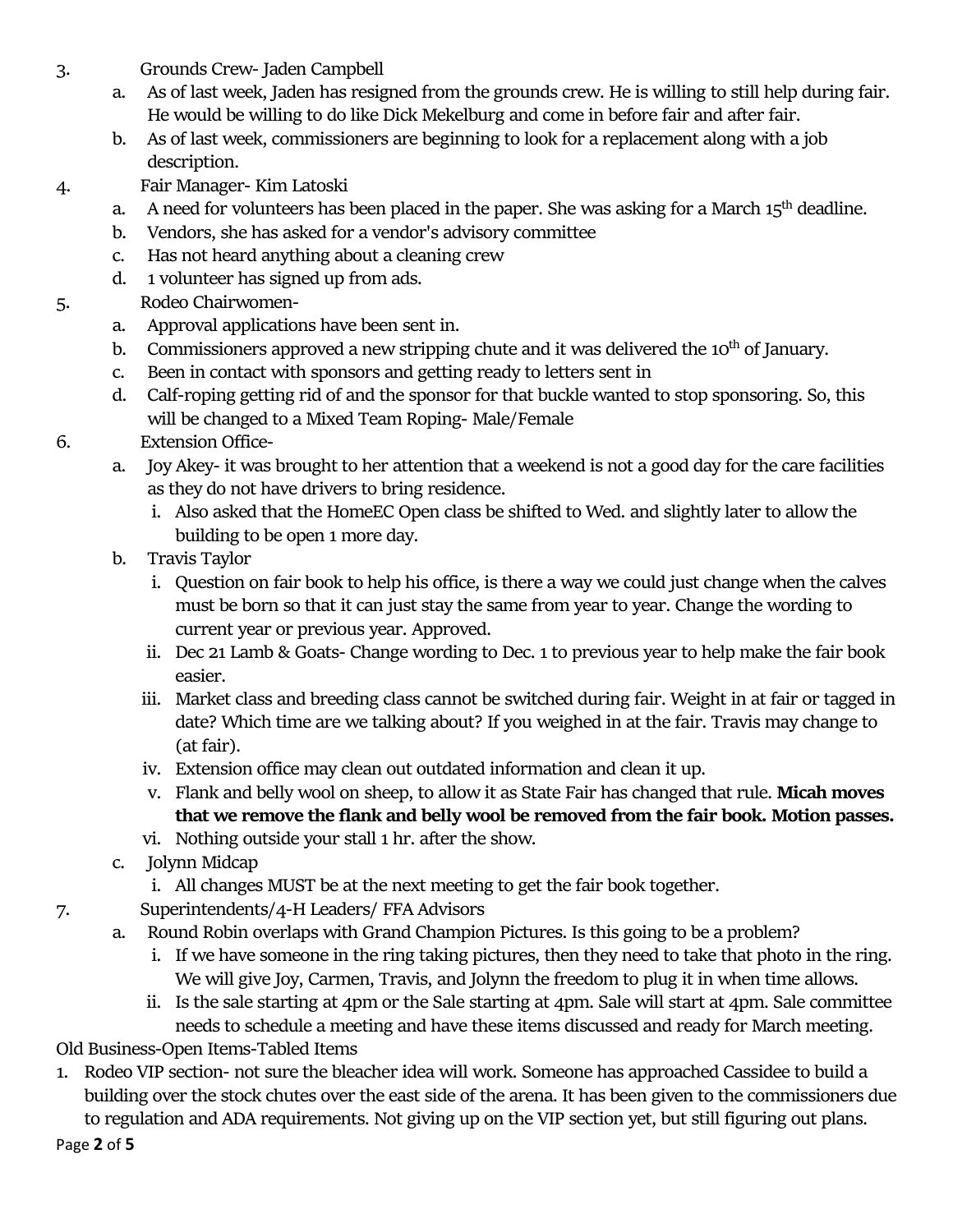New Business

- 2. LaRetta Mallory- on speaker phone
	- a. Community Blessings for Hope is the Committee- they are for individuals who are struggling with Chronic/terminal illness and the caregivers. They would like to provide a day that they can have a day away from their chronic illnesses and just have a day of fun.
	- b. They want to do a dinner/dance, they did this the Friday night before fair to kick off fair. They would like to place this into the fairgrounds and the schedule. They could make a Thursday night work, so that we do not overlap already going on events at fair.
	- c. It has been asked how many people they are projecting. 2021 was their  $1<sup>st</sup>$  year and served over 400 people.
	- d. Beer garden, dinner, dance, and dinner would be taken care of by this group. They are just looking for a venue to allow this take place and to bring awareness to what is available to these people in Yuma County and Northeast Colorado.
	- e. The fair board will take this into consideration and see if we can make it fit into the current schedule.
		- i. We can investigate tying in the buyer's dinner and this event.
		- ii. Problems with having this after the sale, is if the Sale goes longer than 3 hours, then we do not want people to have to choose between the event and the sale.
		- **iii. Robin moves that we propose to the Community to hold their event on the Thursday afternoon/evening at Fair, and have them bring all details to the March 21st meeting along with a proposal. 2nd by Baylor.**
- 3. Scott Weaver
	- a. Trying to detail down a better working budget. He has been able to have everyone to start breaking down things into groups to help.
	- b. 2022 Budget- \$207,190 county normally brings 85,000
	- c. He plans to spend some time with Logan County Fair to see how they are working their fair and budget that could allow the commissioners to not have to put so much money into the fair. We are the only county that the commissioners put money into the fair.
	- d. Commissioners have placed a lot of money into the improvements on the infield, fans in the beef barn will have an additional 4 fans to extend over the show arena.
	- e. Hoping this year to include into the fairgrounds budget, someone that can be out there more often and get the grounds prepared sooner.
	- f. Requests that our  $1<sup>st</sup>$  meeting in Yuma that we all do a walk around of the fair so we all know what needs to be worked on.
	- g. Open fair board position had no letters of interest prior to the deadline. 3 letters came in the next day. So that will be discussed on Feb.  $28<sup>th</sup>$  commissioner meeting.
	- h. Report from Trent Bushner the names of concert. **Moved by Micah, 2nd by Justin to accept the Rhett Akins proposal and move forward. Motion Approved.**
- 4. Cassidee/Infield Crew
	- a. No trailers to be there before 4pm Friday Afternoon.
	- b. Stalls, stalls will be locked by Michelle or Ryan so when PRCA comes in they will have to contact Michelle and pay for a stall.
	- c. 4-H Horse Council has approved to have all 4-H
	- d. We are working to eliminate the "extra" people in the Infield
- 5. Marketing Committee's Report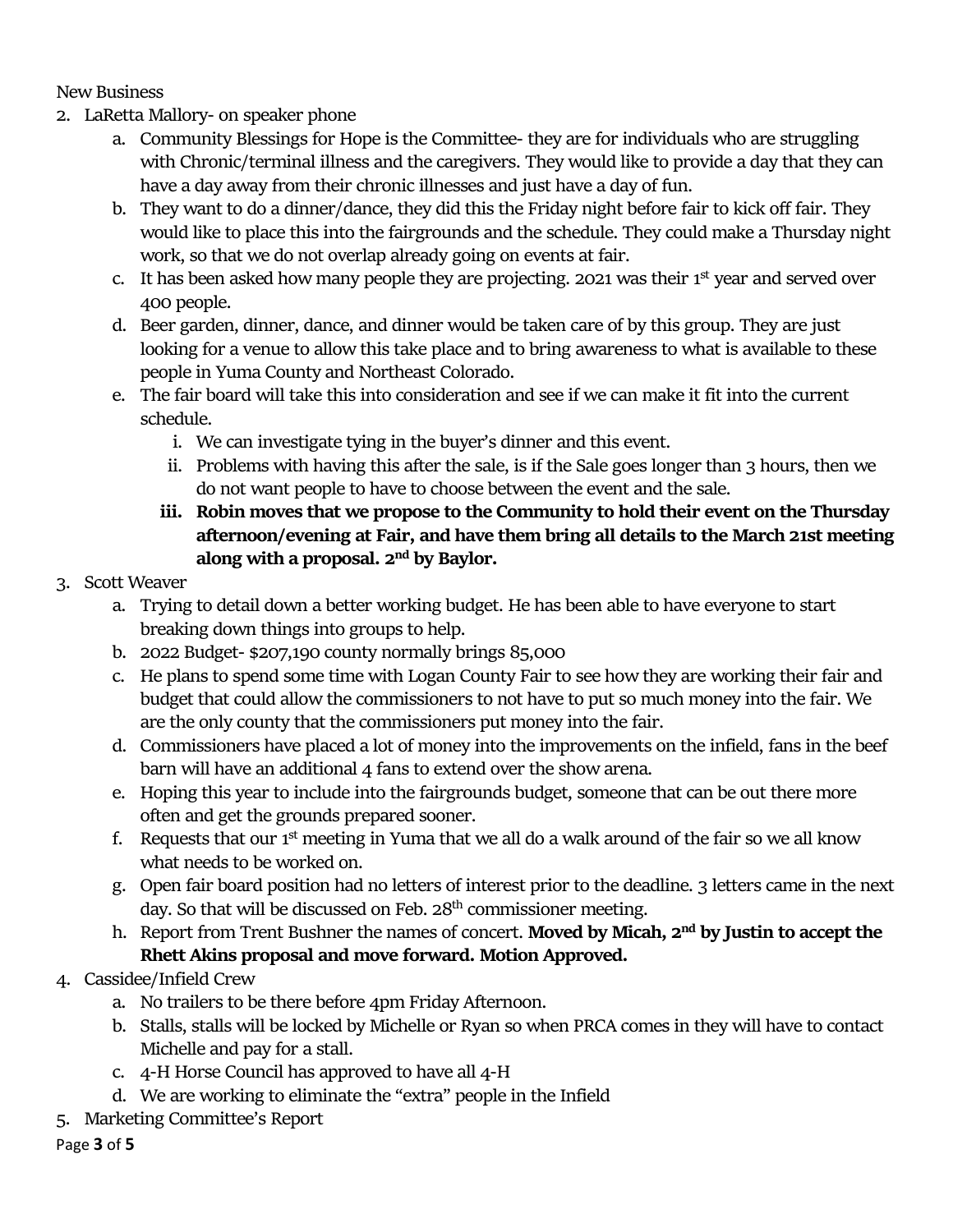- a. People outside of the county voted on the submissions for the pictures to place on all 4 sides of the county. We will run another contest closer to fair. Been asked to save the best pictures so Kim can take to "Fairs" Show after fair.
- b. Working on running and retired person's showmanship, after beef show or after round robin.
- c. Farmers Market 11-3 on Friday, in the pig barn.
- d. Movie night at fair, Friday looks like a no-go. Sunday night?
- e. Chili cook-off.
- f. Cassidee- every year she feeds the contestants. 1 meal pork/1 meal beef. She has discussed doing a YCF cook-off, come in Saturday and set up, cook from midnight and judging would be 430p on Sunday. That meat would be served to the contestants. She already has a sponsor for \$500 prize. Would be announced before Sunday night rodeo.

Location West side of the grandstands. Already has 3 people interested.

- g. Sunday performance, we will not be able to have steer roping during that performance. Due to an overlap in another rodeo. During that gap, we would like to honor Darcy during that time. Michelle will speak to the fire departments at the next district meeting and see if they would be willing to do this project at fair in Darcy's name. Limit to 10 teams due to amount of meat we have donated.
- 6. Andrea had gotten an email from Viaero, asking about when our fair was etc. and they have offered to do something to help.
	- a. Scott did make a deal with viaero. We will have fiber all over the entire fairgrounds. Scott will ask them about if they want a flag to be ran by the fair queens.
- 7. Superintendents' need to get lists of judges will be passed to the Judges committee and a date to pick the judges and send them to JoLynn for contact.

## Good of the order:

Harold, since time change is before next meeting do we want to go back to 7. It will not be moved back until the meetings become shorter. Tagging (eartags) animals for fair, it can be a real problem due to number of animals. Should not be Joyce's responsibility to buy more than 4 tags per exhibitor. Been suggested to Jolynn to get 2x as many tags as she got last year. Yuma County now has a brand, it was suggested to place that on the tags.

Micah, brought to his attention about some confusion about the cattlemen's division. Length of hair is a rule and it will be enforced. Communication between board, 4-H, FFA we need to improve that communication gap. Dave and Baylor received calls that they did not get information. Please forward all these calls to Jolynn as she is sending out the email and only 13 out of 21 opened their email and read the newsletters. There is Dr. Paul Ritter is set up to ultra-sound on that day. He will do education while doing the ultra-sound, he will be able to have results back by Friday afternoon before the sale so that kids could make a hand out to give to the buyers.

BJ- Where are we at with the premium money? Between Carmen and Sarah, it is on top of that.

Michelle- has asked that commissioners, fair board, and extension office please write down a few things that remind you of Darcy for her to say during her speech at the fallen fire fighter's memorial in Maryland.

Baylor- beer garden will meet and report back.